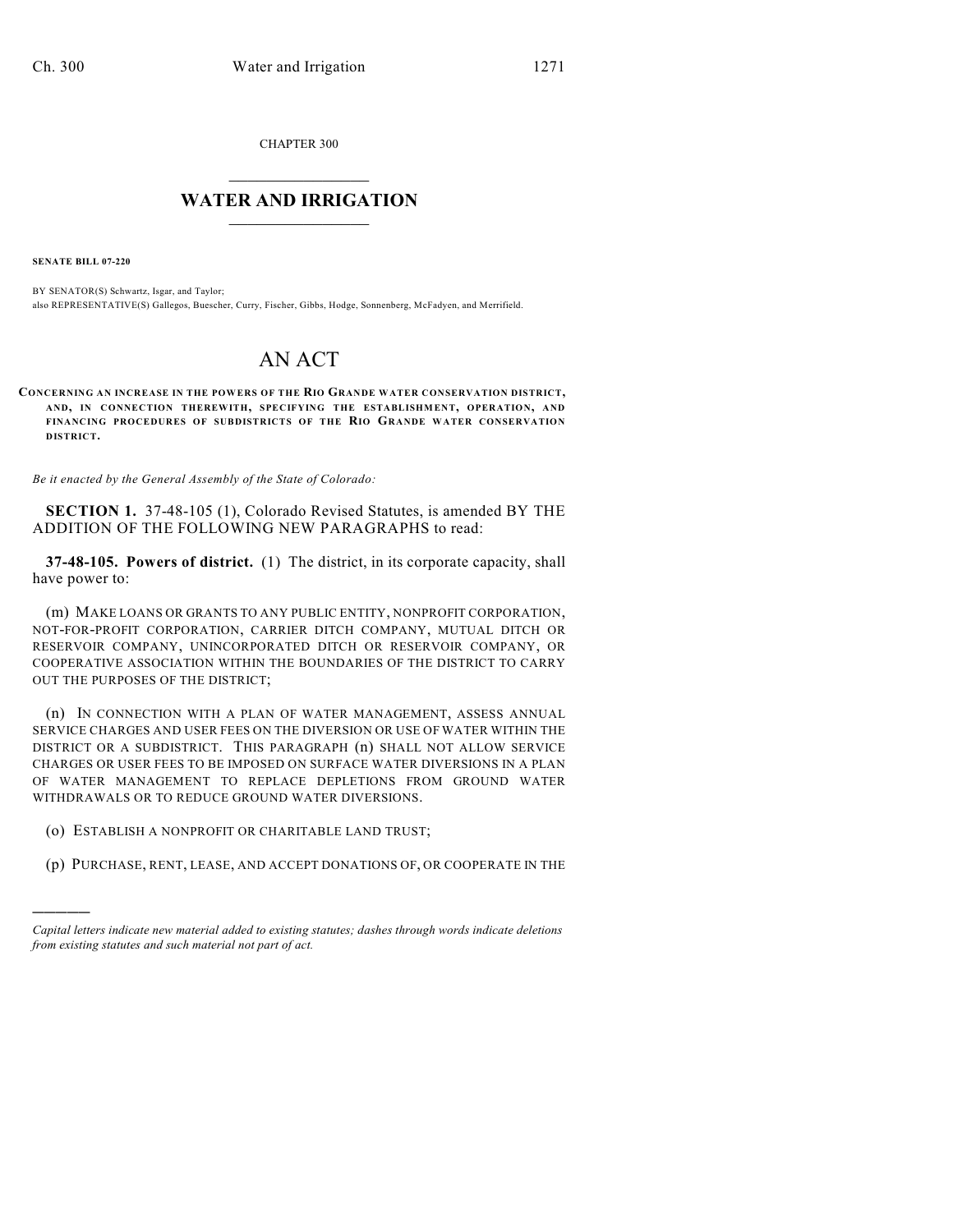## CREATION OF, CONSERVATION EASEMENTS; AND

(q) COOPERATE IN THE CREATION OF CONSERVATION RESERVE PROGRAMS AND OTHER SIMILAR PROGRAMS.

**SECTION 2.** 37-48-105 (2), Colorado Revised Statutes, is amended to read:

**37-48-105. Powers of district.** (2) The district, in its own name, may issue revenue bonds to finance, in whole or in part, the construction of works, reservoirs, or other improvements for the beneficial use of water for the purposes for which it has been or may be appropriated, AND TO FINANCE PLANS OF WATER MANAGEMENT, whether or not the interest on such bonds may be subject to taxation. Such revenue bonds shall be issued in such denominations and with such maximum net effective interest rate as may be fixed by the board of directors of the district and shall bear interest such that the net effective interest rate of the bonds does not exceed the maximum net effective interest rate authorized. The board shall pledge only rental proceeds, service charges, and other income, or any combination thereof, from such works, PLANS OF WATER MANAGEMENT, or other improvements, and the district shall not be otherwise obligated for the payment thereof. At the time such revenue bonds are issued, the board of directors of the district shall make and enter in the minutes of the proceeding a resolution in which THAT SETS OUT the due dates of such revenue bonds, the rates of interest thereon, the general provisions of the bonds, and a recital that the same are payable only out of rental proceeds, service charges, and other income, or any combination thereof. are set forth. In addition, the board of directors shall require the payment of rental charges, service charges, or other charges by the political subdivisions or persons who are to use or derive benefits from the water or other services furnished by such works, PLANS OF WATER MANAGEMENT, or improvements. Such charges shall be sufficient to pay operation and maintenance expenses thereof, to meet said bond payments, and to accumulate and maintain reserve and replacement accounts pertaining thereto as set forth in such resolution. Such resolution shall be irrepealable during the time that any of the revenue bonds are outstanding and unpaid. The revenue bonds shall be signed "Rio Grande Water Conservation District, By ..........., President. Attest ................., Secretary", and they shall be countersigned by the treasurer.

**SECTION 3.** 37-48-108 (3) and (4), Colorado Revised Statutes, are amended to read:

**37-48-108. Creation of subdistricts.** (3) Subdistricts shall be created and managed as provided in sections 37-48-123 to 37-48-193. Except as otherwise provided in said sections, the board of directors and the engineers, attorneys, secretary, and other officers, agents, and employees of the district, so far as it may be necessary, may serve in the same capacity for such subdivision or subdistricts. A contract and agreement between the main district and the A subdistrict, BETWEEN SUBDISTRICTS, BETWEEN A SUBDISTRICT AND A MUNICIPAL WATER SUPPLIER, AND BETWEEN A SUBDISTRICT AND AN AGENCY OF THE STATE OF COLORADO OR THE UNITED STATES, may be made in the same manner as contracts and agreements between two districts.

(4) As used in this article, a "plan of water management" means a cooperative plan for the utilization of water and water diversion, storage, and use facilities in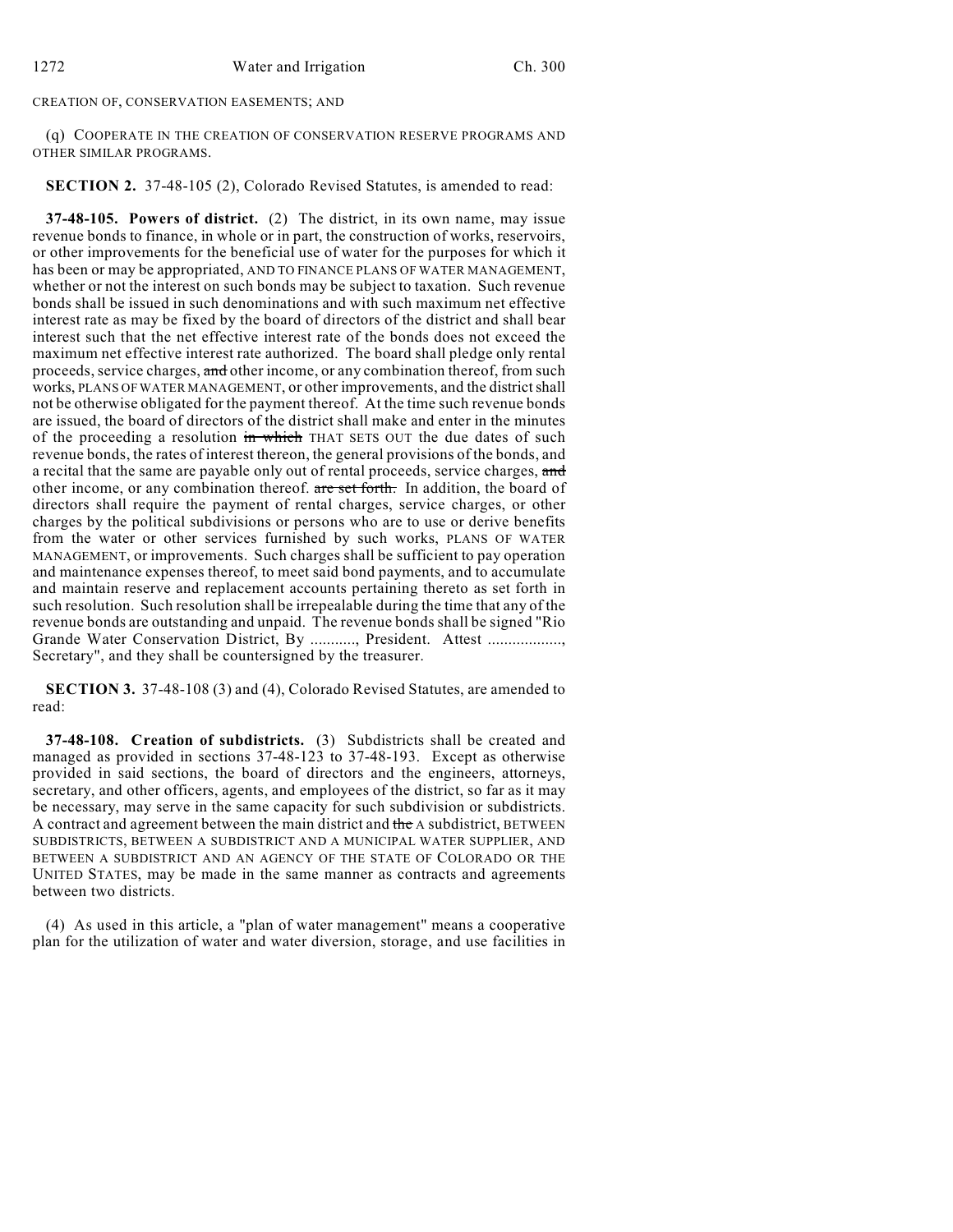### Ch. 300 Water and Irrigation 1273

any lawful manner, including SO AS TO ASSURE THE PROTECTION OF EXISTING WATER RIGHTS AND PROMOTE THE OPTIMUM AND SUSTAINABLE BENEFICIAL USE OF THE WATER RESOURCES AVAILABLE FOR USE WITHIN THE DISTRICT OR A SUBDISTRICT, AND MAY INCLUDE development and implementation of plans of augmentation and exchanges of water so as to assure the protection of existing water rights and promote the maximum beneficial use of water resources available to members of the district AND GROUND WATER MANAGEMENT PLANS UNDER SECTION 37-92-501 (4) (c).

**SECTION 4.** 37-48-112 (1), Colorado Revised Statutes, is amended to read:

**37-48-112. Rules.** (1) Such THE district has the power to make general rules and regulations for the conduct of its business, as well as the conduct of the business of any subdistrict therein, and by such rules and regulations may provide for the rental of water or other services which THAT are to be furnished by said subdistrict to any municipality, public irrigation district, irrigation district,  $\sigma$ r other quasi-municipal corporation in this state, OR ANY AGENCY OF THE STATE OF COLORADO OR THE UNITED STATES, and to make contracts for the payment of the rental to be charged for any such water or services.

**SECTION 5.** 37-48-113 (1) (a), Colorado Revised Statutes, is amended to read:

**37-48-113. Court confirmation.** (1) (a) In its discretion, the board of directors, on the behalf and in the name of the district or any subdistrict which THAT is a party in interest, may file a petition at any time in the district court in and for the county in which the district's principal office is maintained or, if both the district and one or more subdistricts are parties to the petition, in the district court in and for the county in which any such subdistrict was organized praying for a judicial examination and confirmation of any power conferred or of any taxes, or rates, INCLUDING SERVICE CHARGES AND USER FEES, or other charges levied or proposed, or of any act, proceeding, or contract of the district, the subdistrict, or the subdistricts, or any combination thereof, as the case may be, whether or not said contract has been executed, including, without limitation, proposed contracts for the acquisition, improvement, equipment, maintenance, operation, or disposal of any properties or facilities for the benefit of the district, the subdistrict, or the subdistricts, as the case may be, and so including a proposed issue of revenue warrants, revenue bonds, special assessment IMPROVEMENT bonds, or general obligation bonds, issued or to be issued on behalf of any such entity. Such petition shall set forth the facts whereon the validity of such power, tax, assessment, SERVICE charge, USER FEE, act, proceeding, or contract is founded and shall be verified by the president of the board of directors or the board of managers.

**SECTION 6.** 37-48-123 (2) (e) (I) (C), (2) (e) (I) (D), and (2) (g), Colorado Revised Statutes, are amended to read:

**37-48-123. Procedure for establishment of subdistricts.** (2) (e) (I) The petition shall include a general description of the methods proposed to finance the proposed works and plans, including the acquisition, construction, maintenance, and operation thereof, with sufficient detail to enable a property owner within the proposed subdistrict to know whether the proposed methods of financing would result in the imposition of a lien or charge upon the taxable or assessable property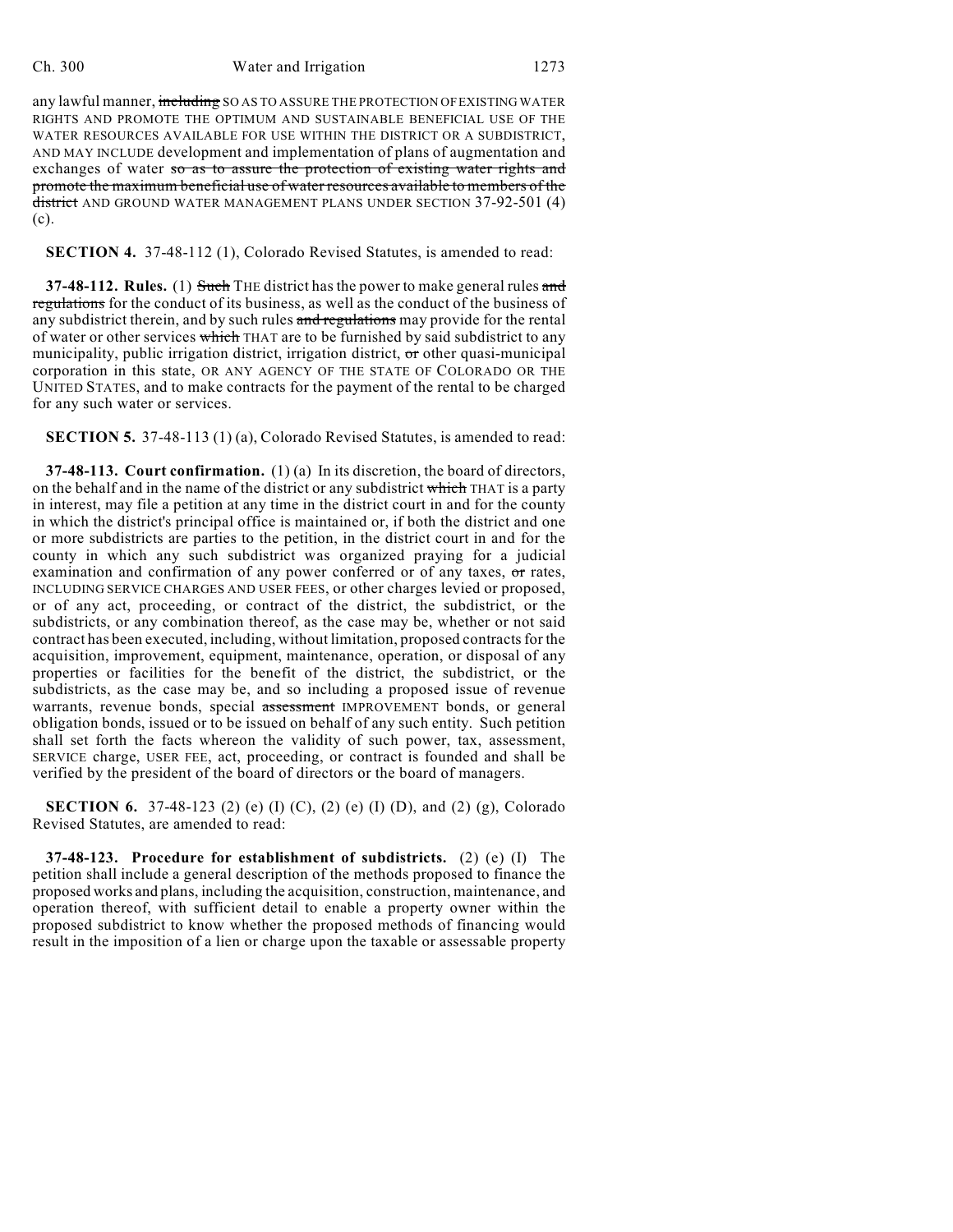within the subdistrict and the amount thereof and to know further that such proposed methods of financing would be authorized without further election by the signing of the petition by the requisite number of petitioners to authorize the creation of the subdistrict. Such methods of financing the acquisition, construction, and improvement of needed property, including planning and development, may include any one or more, or any combination, of the following:

(C) Contracts of water users, MUTUAL DITCH OR RESERVOIR COMPANIES, or water users' associations creating liens upon lands within the subdistrict;

(D) The imposition of reasonable service CHARGES or user fees by the district for the conferring by the subdistrict of any benefits upon OR PROVIDING ANY SERVICE TO any person or property;

(g) If the petition includes IT IS ANTICIPATED THAT a plan of water management, PLAN OF AUGMENTATION, OR BOTH WILL BE ADOPTED for the subdistrict, it THE PETITION shall describe such plan in detail OR PLANS IN GENERAL TERMS and may also request establishment of a board of managers of the subdistrict, to be made up of landowners within the subdistrict, which shall have the authority and responsibility of DEVISING AND carrying out the general supervision and operational management of the water management SUCH plan OR PLANS. Where a board of managers is requested, the petition shall set forth in detail the qualifications, manner of selection, and terms of office of board members and may also define, in terms consistent with the requirements of this article, the scope of the responsibility of the board of managers and the functional relationship between such board and the board of directors of the district. Every such petition, when filed with the court, must be approved by the board of directors of the district, which approval shall be noted on the petition over the signature of the president or some other authorized officer thereof, unless the petition is signed and filed by the board of directors of the district.

**SECTION 7.** 37-48-126, Colorado Revised Statutes, is amended to read:

**37-48-126. Official plan for subdistrict.** (1) Upon organization of such subdistrict, the board of directors of said district, acting as the board of directors of said subdistrict, is authorized and required to prepare and adopt as the official plans for said subdistrict a comprehensive detailed plan, showing the nature of the SETTING FORTH ANY PLAN OF WATER MANAGEMENT FOR THE SUBDISTRICT, ANY improvements or works, including all canals, reservoirs, and ditches whether within or without the district TO BE CONSTRUCTED OR USED FOR THE SUBDISTRICT, and the manner of utilization of the same in any plan of augmentation and OR plan of water management, together with the estimated cost of each principal part of said PLAN OR PLANS, system, or works and the estimated cost of maintenance and operation thereof.

(2) Where a board of managers for the subdistrict is authorized by the petition and decree establishing the subdistrict, the preparation of the official plans for the subdistrict shall be carried out by the board of managers. Such official plans shall be submitted to and approved by the board of directors of the district prior to BEFORE the holding of the public hearing thereon required by subsection (3) of this section. IF THE OFFICIAL PLAN APPROVED BY THE BOARD OF DIRECTORS INCLUDES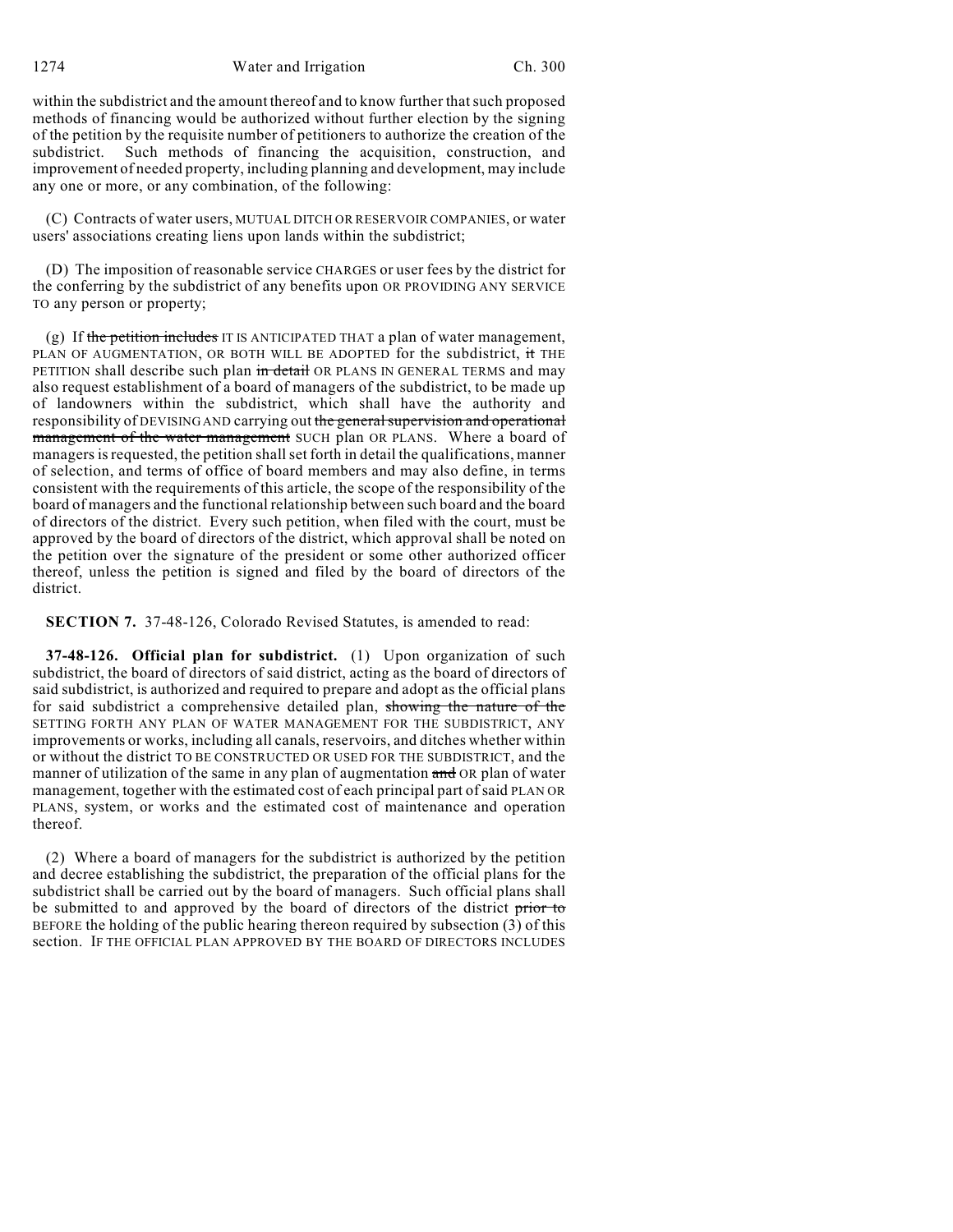A GROUND WATER MANAGEMENT PLAN WITHIN THE MEANING OF SECTION 37-92-501 (4) (c), THE BOARD OF DIRECTORS SHALL OBTAIN THE STATE ENGINEER'S APPROVAL OF THE GROUND WATER MANAGEMENT PLAN IN ACCORDANCE WITH SECTION 37-92-501 (4) (c) BEFORE HOLDING THE PUBLIC HEARING REQUIRED BY SUBSECTION (3) OF THIS SECTION.

(3) (a) Upon the completion of such OFFICIAL plan, the board of directors shall cause notice thereof to be given by publication in each county in which said district may be located, in whole or in part, and shall permit the inspection thereof at the office of the district by all persons interested. Said notice shall fix the time and place for the hearing of all objections to said plan not less than twenty days nor OR more than thirty days after the last publication of said notice. All objections to said plan shall be in writing and filed with the manager or secretary of the district at its office prior to the date established for the hearing. After said hearing before the board of directors, the board shall consult with the board of managers, if any, and shall adopt  $\alpha$  THE plan as the official plan of the said subdistrict; except that, if the plan was prepared by a board of managers for the subdistrict, no changes may be made therein prior to its adoption, except with concurrence of the board of managers and, further, except that the board of directors may, after such public hearing, withdraw its approval and adopt no plan for the subdistrict, in which case the board of managers shall proceed as in the first instance under this section to prepare another plan ADOPT THE PLAN WITH CHANGES IN WHICH THE BOARD OF MANAGERS, IF ANY, CONCURS; OR DISAPPROVE THE PLAN, IN WHICH CASE THE BOARD OF MANAGERS, IF ANY, SHALL PROCEED AS SET FORTH IN THIS SECTION TO PREPARE ANOTHER PLAN.

(b) If any person objects to said THE official plan so adopted PURSUANT TO PARAGRAPH (a) OF THIS SUBSECTION (3), such person may, within ten days after the adoption of said official plan, file in the office of the clerk of the court in the original case establishing the district his OR HER objections in writing, specifying the features of the plan to which objection is made, and, thereupon, the court shall fix a day for the hearing thereof before the court, not less than twenty days nor more than thirty days after the adoption of the official plan, at which time the court shall hear said objections and adopt, reject, or refer back said THE plan to said THE board of directors. IF THE OFFICIAL PLAN INCLUDES A GROUND WATER MANAGEMENT PLAN, THE COURT MAY CONSOLIDATE THE HEARING ON OBJECTIONS TO THE OFFICIAL PLAN WITH ANY HEARING ON THE GROUND WATER MANAGEMENT PLAN REQUIRED BY SECTION 37-92-501 (4) (c).

(c) IF THE OFFICIAL PLAN INCLUDES A PLAN FOR AUGMENTATION, ALL ISSUES CONCERNING THE ADEQUACY OF SUCH PLAN UNDER THE APPLICABLE PROVISIONS OF ARTICLE 92 OF THIS TITLE SHALL BE ADJUDICATED PURSUANT TO THE PROCEDURES SPECIFIED IN SAID ARTICLE.

(4) If the court should reject said THE plan, the board or the board of managers, as the case may be, shall proceed as in the first instance under this section to prepare another plan. If the court should refer back said THE plan BACK to the board for amendment, the court shall continue the hearing to a day certain without publication of notice. If the court approves the said plan as the official plan of the district, a certified copy of the order of the court approving the same PLAN shall be filed with the secretary of the district and by him incorporated into the records of the district.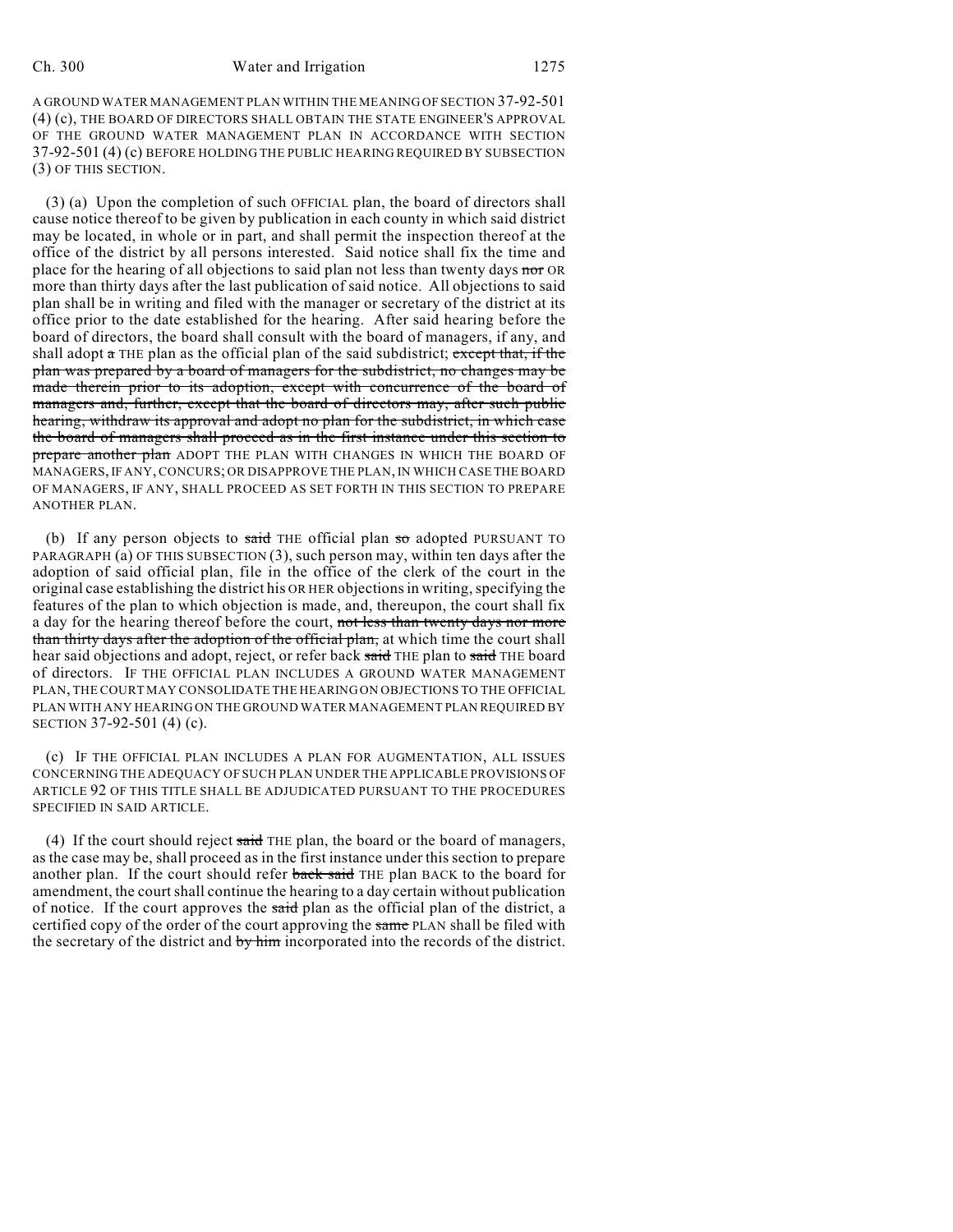The official plan may be altered in detail as necessary from time to time but may not be altered in substance without notice and hearing as required in subsection (3) of this section, nor may the plan be altered in substance after the sale of bonds or warrants to finance the construction and development of the plan without notice to the holders of the bonds or warrants and opportunity for them to be heard, and in no event shall the plan be altered, except within the objects and purposes of the subdistrict as set forth in the petition to organize the same.

**SECTION 8.** 37-48-128, Colorado Revised Statutes, is amended to read:

**37-48-128. Contracts.** When it is determined to let the work by contract, contracts in amounts in excess of two TEN thousand dollars shall be advertised after notice by publication calling for bids, and the board may reject any or all bids or may let said THE contract to the lowest responsible bidder who gives a good and approved bond with ample security, conditioned on the carrying out of the contract. Such contract shall be in writing and shall be accompanied by or shall refer to plans and specifications for the work to be done prepared by the chief engineer. Said contract shall be approved by the board of directors and signed by the president of the district and by the contractor and shall be executed in duplicate; but, in case of sudden emergency when it is necessary in order to protect the district, the advertising of contracts may be waived upon the unanimous consent of the board of directors; but the provisions of this section shall not apply if it is determined by the board of directors that the work be done on force account.

**SECTION 9.** 37-48-137, Colorado Revised Statutes, is amended to read:

**37-48-137. Appraisals.** (1) During the preparation of the AN official plan THAT UTILIZES SPECIAL IMPROVEMENT BONDS FOR FINANCING, the board of appraisers shall examine and become acquainted with the nature of the plans for the improvement of the lands and other property affected thereby in order that they may be better prepared to make appraisals FOR THE SPECIAL IMPROVEMENT BONDS.

(2) When the official plan UTILIZING SPECIAL IMPROVEMENT BONDS is filed with ADOPTED BY THE DISTRICT, the secretary of the district he shall at once notify the appraisers, and they shall thereupon proceed to appraise the benefits of every kind to all land and property within the subdistrict which THAT will result from the execution of SPECIAL IMPROVEMENTS TO BE FINANCED BY THE SPECIAL IMPROVEMENT BONDS IN the official plan. They THE APPRAISERS shall also appraise the damages sustained and the value of the land and other property necessary to be acquired by the district in carrying out the official plan. In the progress of their work, the appraisers shall have the assistance of the attorney, engineers, secretary, and other agents and employees of the district or subdistrict.

**SECTION 10.** 37-48-138 (1), Colorado Revised Statutes, is amended to read:

**37-48-138. Report of appraisers - special improvement bonds.** (1) The board of appraisers shall prepare a tabulated report of its findings, which shall be bound in book form and which shall be known as the conservancy CONSERVATION DISTRICT appraisal record FOR SPECIAL IMPROVEMENT BONDS. Such record shall contain the names of the owners of property appraised as they appear on the tax rolls or from the records of the office of the county clerk and recorder, a description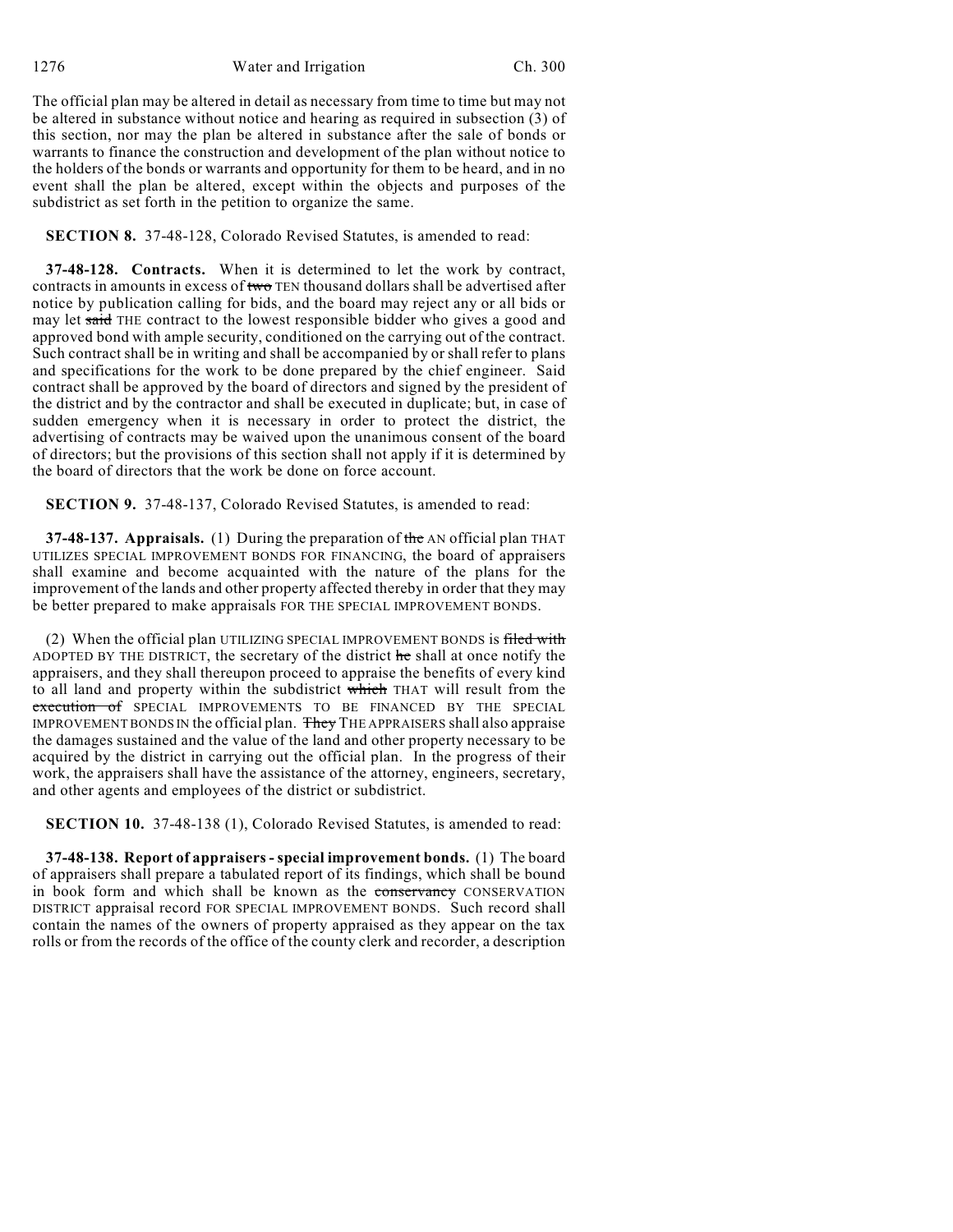of the property appraised, and the amount of benefits appraised. No error in the names of the owners of property or in the descriptions thereof shall invalidate said appraisal or the levy of assessments or taxes based thereon, if sufficient description is given to identify such property.

**SECTION 11.** 37-48-145 (1), Colorado Revised Statutes, is amended to read:

**37-48-145. Preliminary fund.** (1) As soon as any subdistrict has been organized, the board of directors has the authority to MAY fix the amount of  $a$ n assessment upon the property within the subdistrict at a level rate to be used for the purpose of paying the expenses of organization, for surveys and plans, and for other incidental expenses which THAT may have been incurred prior to the time when money is received from the sale of bonds or otherwise. Such assessment shall not exceed five mills for every dollar of valuation for assessment of such property unless the petition for creation of the subdistrict and the order for the district court thereon shall provide PROVIDES for a higher rate. In accordance with the schedule prescribed by section 39-5-128, C.R.S., the amount of assessment for each dollar of valuation for assessment shall be certified to the boards of county commissioners of the various counties in which the district, or any portion thereof, is located and by them included in their next annual levy for state and county purposes. Said amount shall be collected for the use of such subdistrict in the same manner as are taxes for county purposes, and the revenue laws of the state for the levy and collection of ad valorem taxes on real estate for county purposes, except as modified in this article, shall be applicable for the levy and collection of the amount certified by the directors of such district as aforesaid, including the enforcement of penalties and forfeiture for delinquent taxes.

**SECTION 12.** 37-48-146, Colorado Revised Statutes, is amended to read:

**37-48-146. Power to borrow money for the preliminary fund.** In order to facilitate the preliminary work, the board of directors may borrow money at a net effective interest rate as determined by the board and, as evidence of the debt so contracted, may issue and sell or may issue to contractors or others negotiable evidences of debt, in this article called "warrants", and may pledge, after it has been levied, the preliminary assessment of not exceeding five mills for the repayment thereof, OR MAY PLEDGE THE REVENUE FROM ANY SERVICE CHARGE OR USER FEE TO BE LEVIED BY THE SUBDISTRICT. If any warrant so issued by the board of directors is presented for payment and is not paid for want of funds in the treasury, that fact, with the date of presentation, shall be endorsed on the back of such warrant, which shall thereafter draw interest at the rate specified in the endorsement, not exceeding the net effective interest rate as when issued, until such time as there is money on hand sufficient to pay the amount of said warrant with interest.

**SECTION 13.** 37-48-147, Colorado Revised Statutes, is amended to read:

**37-48-147. Directors bound by financing plan.** (1) The board of directors of said THE district shall be bound by the plan of financing set forth in the petition for the organization of the subdistrict and approved by the decree of the district court. The appointment of appraisers shall not be necessary in the event that IF the OFFICIAL plan adopted does not utilize special assessments IMPROVEMENT BONDS as a means of financing the subdistrict official plan, but the district or the subdistrict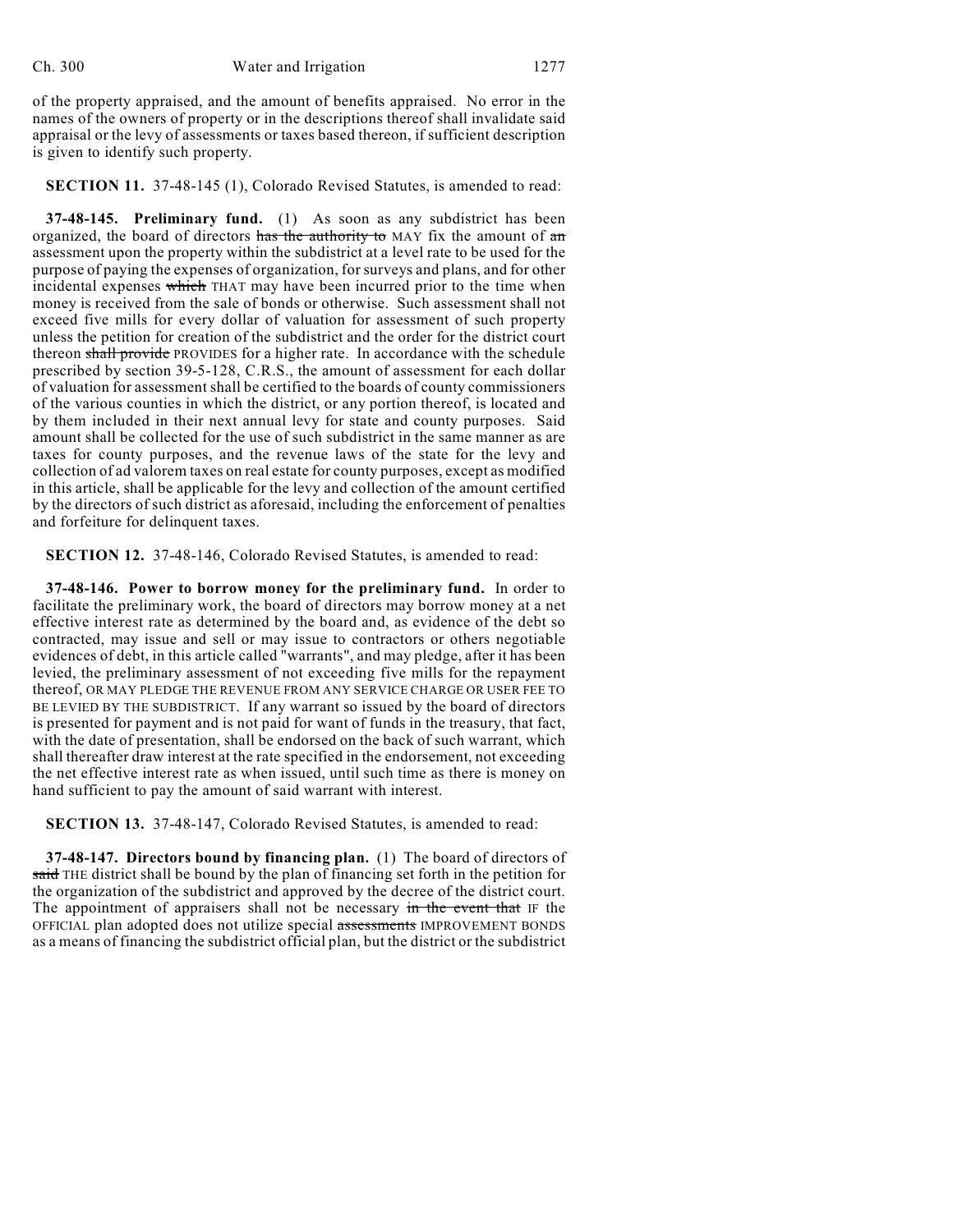board of managers, as the case may be, may nevertheless retain appraisers as needed to appraise the value of property to be acquired.

(2) If the plan of financing provides for the issuance of general obligation bonds of the subdistrict, such bonds shall be signed "Water Users' Association No. ..... in the Rio Grande Water Conservation District, by .........., President, Attest .........., Secretary", or "Special Improvement District No. ..... in the Rio Grande Water Conservation District, by .........., President, Attest .........., Secretary". They shall be countersigned by the treasurer. General obligation bonds shall recite that they are obligations of the subdistrict, are issued pursuant to the provisions of this article, and are to be payable at the time, and in the manner, and with the rate of interest therein specified and that the same were issued under and pursuant to a COURT decree of court and a resolution of the board of directors authorizing the issue of said obligations and referring to the date of said resolution. Said bonds shall further recite that they are payable from funds to be derived by SPECIAL assessments and tax levies against the property in said subdistrict and other revenues derived from the operation of the subdistrict's official plan, as provided by the plan of financing in the petition for organization of the subdistrict, and not otherwise, and that the same are not to be deemed to be an obligation of the Rio Grande water conservation district but only an obligation of said subdistrict, and that the district itself is not to be obligated in any manner for the payment of said bonds. If there is a board of managers for the subdistrict, the resolution of the board of directors authorizing said obligations shall be approved by the board of managers before being adopted by the board of directors.

**SECTION 14.** 37-48-148, Colorado Revised Statutes, is amended to read:

**37-48-148. Special assessments - procedure in making.** (1) In the event that IF the proceedings for the organization of the subdistrict, including the petition and the decree entered thereon, provide for the financing of the construction or acquisition of the works or other improvements proposed and of the other steps necessary to the development and implementation of the subdistrict's official plan by special assessments to be levied against the appraised benefits to property within said subdistrict, then said THE board of directors may make SPECIAL assessments from time to time, as required, and, in making said THE assessments, said THE board shall be guided by the procedure for the levy of similar assessments under the conservancy law of the state of Colorado, articles 1 to 8 of this title, and particularly the provisions of said law appearing in sections 37-5-104 to 37-5-106, and the same shall apply to subdistricts created under this article.

(2) From time to time, as the affairs of the subdistrict may demand, the board of directors may levy on all property upon TO which benefits have been appraised an ARE PROVIDED BY THE SUBDISTRICT'S OFFICIAL PLAN A SPECIAL assessment of such portion of said benefits as may be found necessary by said THE board to pay the cost of the ANY appraisal, the preparation and execution of the official plan for said subdistrict, and the superintendence of construction and administration during the period of construction, plus ten percent of said THE total to be added for contingencies, but not to exceed in the total of principal the appraised benefits so adjudicated. The SPECIAL assessments, to be known as the "construction fund SPECIAL assessment", shall be apportioned to and levied on each tract of land or other property in said THE district in proportion to the benefits appraised and not in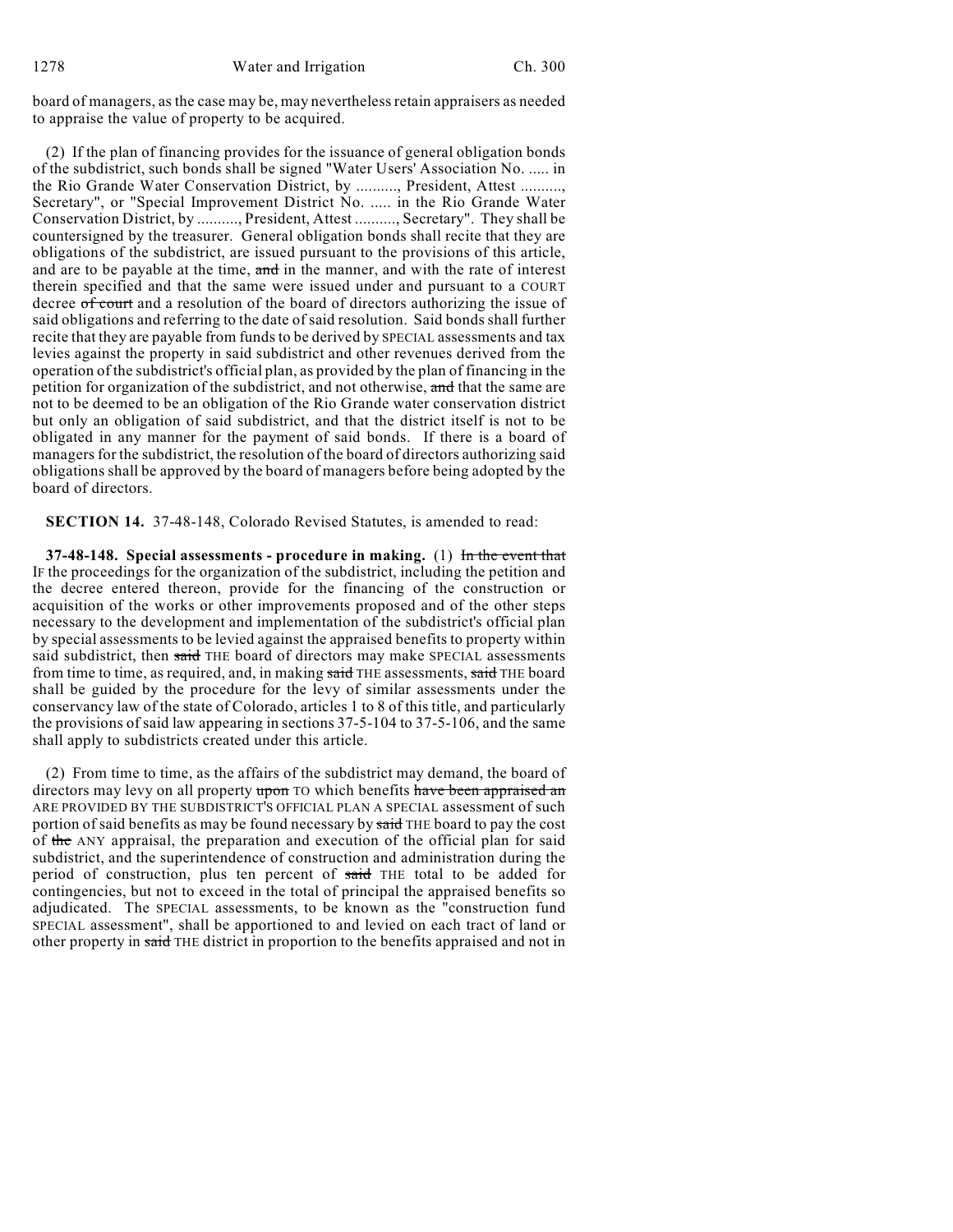excess thereof, and in case SPECIAL IMPROVEMENT bonds are issued, as provided in section 37-48-149, then the amount of interest which THAT will accrue on such bonds as estimated by said THE board of directors shall be included in and added to the said assessment, but the interest to accrue on account of the issuance of said THE SPECIAL IMPROVEMENT bonds shall not be construed as a part of the cost of construction in determining whether or not the expenses and cost of making said THE improvement are or are not equal to or in excess of the benefits appraised.

 $(3)$  As soon as said THE SPECIAL assessment is levied, the secretary of the subdistrict, at the expense thereof, shall prepare in duplicate an assessment of the subdistrict. It shall be in the form of a well-bound book endorsed and named "Construction Fund SPECIAL Assessment Record of Water Users' Association No. ....., or Special Improvement District No. ....., of the Rio Grande Water Conservation District". Said record shall be in the form of similar records for conservancy districts under the laws of this state, particularly as provided in section 37-5-104. Said THE SPECIAL assessments may be paid in the manner provided in section 37-5-105 relating to conservancy districts under the laws of this state. All proceedings provided in said sections with respect to conservancy districts shall apply to the SPECIAL assessments, the records thereof, and the manner of payment of SPECIAL assessments of subdistricts organized under this article.

**SECTION 15.** 37-48-149, Colorado Revised Statutes, is amended to read:

**37-48-149. Special improvement bonds.** (1) The board of directors of said THE district may issue as obligations of the subdistrict, not as obligations of the Rio Grande water conservation district, SPECIAL improvement district bonds to be paid out of special IMPROVEMENT assessments made by said THE board of directors against all lands in the subdistrict benefited by the improvements financed by the bond proceeds, which special IMPROVEMENT assessments shall not exceed in the aggregate an amount equal to ninety percent of the amount of benefits determined to have accrued to said lands by reason of such improvements and unpaid at the time of issue of said bonds. Such bonds shall contain a recital to the effect that they are issued under and in accordance with the provisions of this article as special improvement district bonds and are payable out of special IMPROVEMENT assessments to be levied against the property in said subdistrict and not otherwise.

(2) Said THE SPECIAL improvement district bonds ISSUED PURSUANT TO SUBSECTION (1) OF THIS SECTION shall be signed "Water Users' Association No. ....., or Special Improvement District No. ....., of the Rio Grande Water Conservation District, by .........., President", and countersigned ".........., Treasurer". Otherwise said bonds shall be in such denominations and become due at such dates, with interest at such rate, payable either annually or semiannually, but not exceeding the rate of ten percent per annum, and contain such other provisions as may be fixed by the board of directors, not inconsistent with the provisions of this article. Except as otherwise expressly modified in this article, the law relating to the form and issuance of special improvement bonds of conservancy districts under the laws of this state, particularly section 37-5-106, shall apply and govern officers of the district in the issuance and sale of said bonds; and other provisions of said law with respect to the levy of assessments for the payment of said bonds with interest, particularly section 37-5-110, shall likewise be applicable to the bonds of a subdistrict organized under this article. If the subdistrict has a board of managers,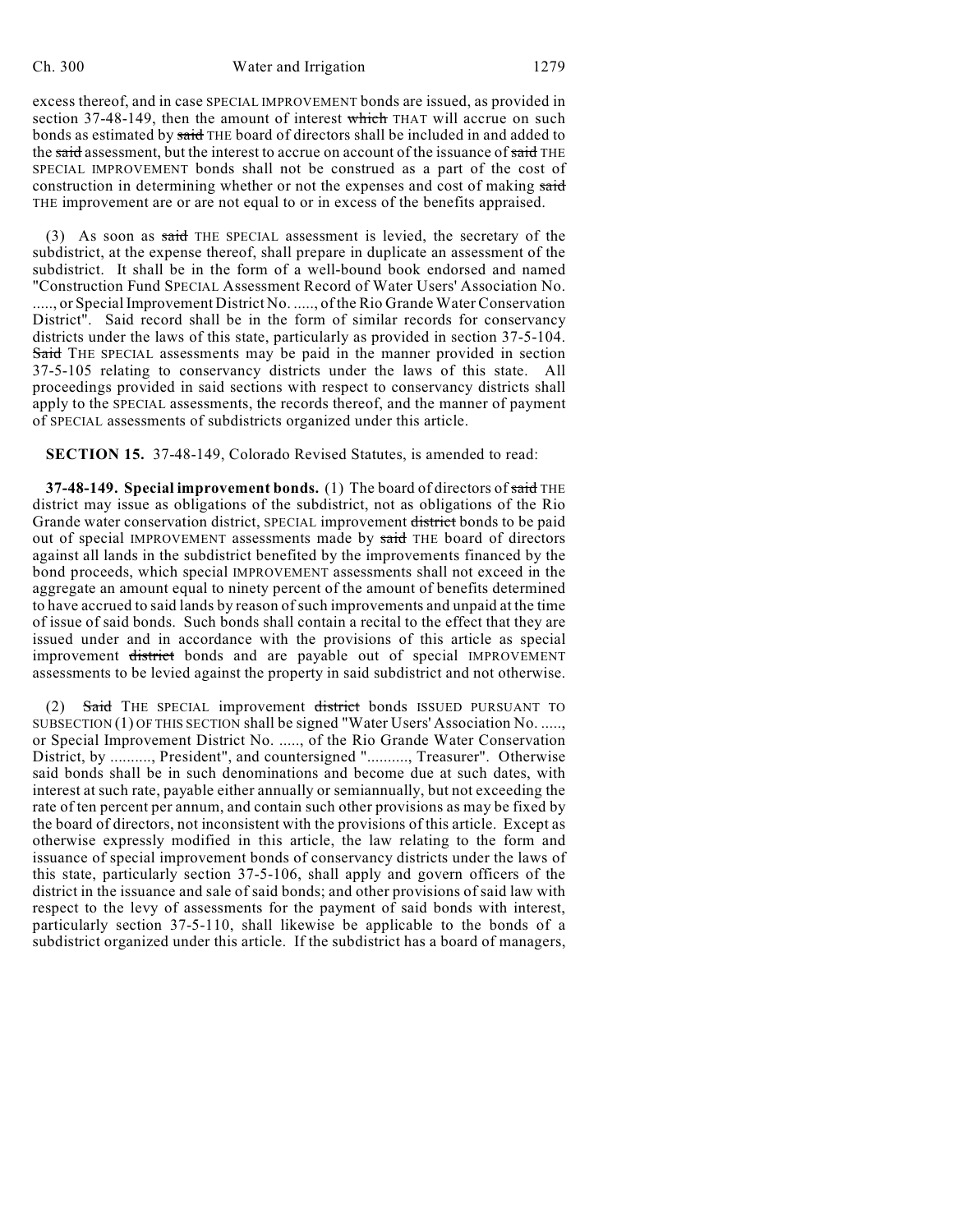the board of managers shall annually determine and certify to the board of directors of the district the total amount of the SPECIAL IMPROVEMENT assessments to be collected; and the board of directors of the district, if it deems the amount so certified to be correct, shall order and levy the total SPECIAL IMPROVEMENT assessments and otherwise conform to the procedure set forth in said section 37-5-110.

**SECTION 16.** 37-48-150, Colorado Revised Statutes, is amended to read:

**37-48-150. Manner of collection - tax sale - certificate of purchase - tax deed.** (1) Lands sold for delinquent SPECIAL IMPROVEMENT ASSESSMENTS, special assessments, SERVICE CHARGES, OR USER FEES under this article shall be struck off to the district, or bid in for the district, in like manner and effect, including issuance of a deed therefor, as provided by law with respect to lands struck off to, or bid in for, counties, cities, or towns, as the case may be; but, when a certificate of purchase has been issued to the district with respect to any lands, no certificate of purchase for subsequent SPECIAL IMPROVEMENT ASSESSMENTS, SPECIAL assessments, SERVICE CHARGES, OR USER FEES shall be issued with respect to the same lands, except to the district, until all SPECIAL IMPROVEMENT ASSESSMENTS, SPECIAL assessments, SERVICE CHARGES, OR USER FEES represented by certificates of purchase held by the district have been redeemed or paid.

(2) No holder of such certificate of purchase, other than the district, shall be entitled to a tax deed thereon, except upon payment of all SPECIAL IMPROVEMENT ASSESSMENTS, SPECIAL assessments, SERVICE CHARGES, OR USER FEES subsequent to such certificate of purchase which THAT are due and unpaid or unredeemed, at the time of issuance of the tax deed; and the tax deed so issued to such holder shall be subject to future unpaid SPECIAL IMPROVEMENT ASSESSMENTS, SPECIAL assessments, SERVICE CHARGES, OR USER FEES. Any such holder of a certificate of purchase may, at any time after three years after issuance thereof, present the same to the county treasurer, together with allsubsequent certificates held by him OR HER, as evidence of subsequent payment of SPECIAL IMPROVEMENT ASSESSMENTS, SPECIAL assessments, SERVICE CHARGES, OR USER FEES, and request the county treasurer to issue one tax deed thereon; and one tax deed shall be issued accordingly in the same manner as other tax deeds.

(3) The district may, at any time after three years after issuance of any such certificate of purchase held by the district, present the same to the county treasurer, together with all subsequent certificates of purchase held by it, as evidence of unpaid subsequent SPECIAL IMPROVEMENT ASSESSMENTS, SPECIAL assessments, SERVICE CHARGES, OR USER FEES, and request the county treasurer to issue one tax deed thereon, and one deed shall be issued accordingly in the same manner as other tax deeds; but such tax deeds shall not prejudice the parity of any existing lien for general taxes. Upon the delivery of the tax deed, the conservancy CONSERVATION district shall have and enjoy all the rights of an owner in fee simple to the lands described therein; but no sale of such land shall be made by the district, except one subject to the lien of SPECIAL IMPROVEMENT ASSESSMENTS, SPECIAL assessments, SERVICE CHARGES, OR USER FEES due and unpaid subsequent to the issuance of the tax deed to the district as well as to future unpaid SPECIAL IMPROVEMENT ASSESSMENTS, SPECIAL assessments, SERVICE CHARGES, OR USER FEES, nor shall the district convey such property by deed with covenants of warranty, nor shall any sale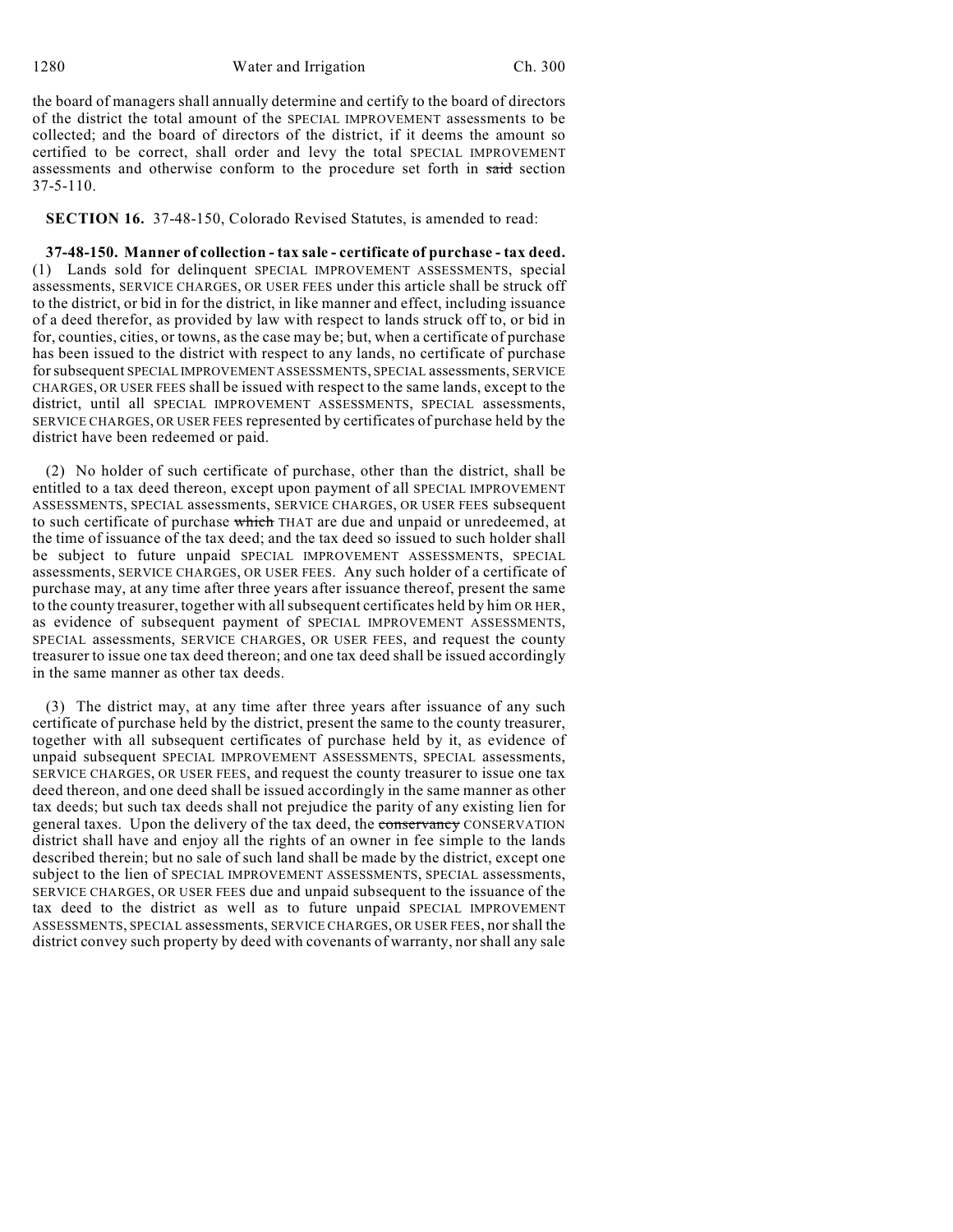of such property be made for less than the principal amount of the original SPECIAL IMPROVEMENT ASSESSMENTS, SPECIAL assessment, SERVICE CHARGES, OR USER FEES thereon remaining due and unpaid, unless such sale is approved by an order of the district court in which the organization proceedings of the district are filed.

(4) The district, by resolution of its board of directors, may sell, assign, and deliver any such certificates held by the district for such sum as the board of directors may determine and authorize; but no such sale or assignment shall be made which THAT does not include all certificates held by the district with respect to the same land. Upon presentation and surrender of such certificates by the assignee thereof to the county treasurer, such officer shall accept the same in payment of the assessment SPECIAL IMPROVEMENT ASSESSMENTS, SPECIAL ASSESSMENTS, SERVICE CHARGES, OR USER FEES represented thereby, unless such purchaser requests a tax deed thereon as provided in this section. No such assignment shall be made by the district for less than the principal sum represented by the certificate assigned, except upon order approving the assignment made by the district court wherein the organization proceedings of the district are pending.

**SECTION 17.** 37-48-151, Colorado Revised Statutes, is amended to read:

**37-48-151. Collection by civil action.** In addition to all other remedies for collection of assessments, INCLUDING SPECIAL IMPROVEMENT ASSESSMENTS, SPECIAL ASSESSMENTS, SERVICE CHARGES, OR USER FEES, provided by this article, and cumulative therewith, the district may, at any time after three years after the issuance of any certificate of purchase held by the district, bring civil action to foreclose the lien for SPECIAL IMPROVEMENT ASSESSMENTS, SPECIAL assessments, SERVICE CHARGES, OR USER FEES, represented by all certificates of purchase held by the district with respect to the same land and for other relief with respect to such land as provided by the Colorado rules of civil procedure then in effect for the foreclosure of liens on real property; but no statute of limitations shall be applicable to the rights of the district arising from any assessment SPECIAL IMPROVEMENT ASSESSMENTS, SPECIAL ASSESSMENTS, SERVICE CHARGES, OR USER FEES, and no decree, or sale of lands thereunder, shall be made except one subject to the lien of future unpaid installments of SPECIAL IMPROVEMENT ASSESSMENTS, SPECIAL assessments, SERVICE CHARGES, OR USER FEES. The county treasurer shall be made a party to any action of the district authorized by this section.

**SECTION 18.** 37-48-152, Colorado Revised Statutes, is amended to read:

**37-48-152. Special improvement assessments constitute perpetual lien.** All SPECIAL IMPROVEMENT assessments on account of special improvements against appraised benefits and interest thereon and penalties for default of payment thereof, together with the cost of collecting the same, from the date of the filing of the construction fund SPECIAL assessment record in the office of the treasurer of the county wherein the lands and property are situate shall constitute a perpetual lien in an amount not in excess of the benefits severally appraised upon the land and other property against which said SPECIAL IMPROVEMENT assessments have been levied and such benefits appraised; and no sale of said property to enforce any general state, county, city, town, or school tax or other lien shall extinguish the perpetual lien of said SPECIAL IMPROVEMENT assessment. At any time, any landowner may pay the full amount of said SPECIAL IMPROVEMENT assessment, and thereafter the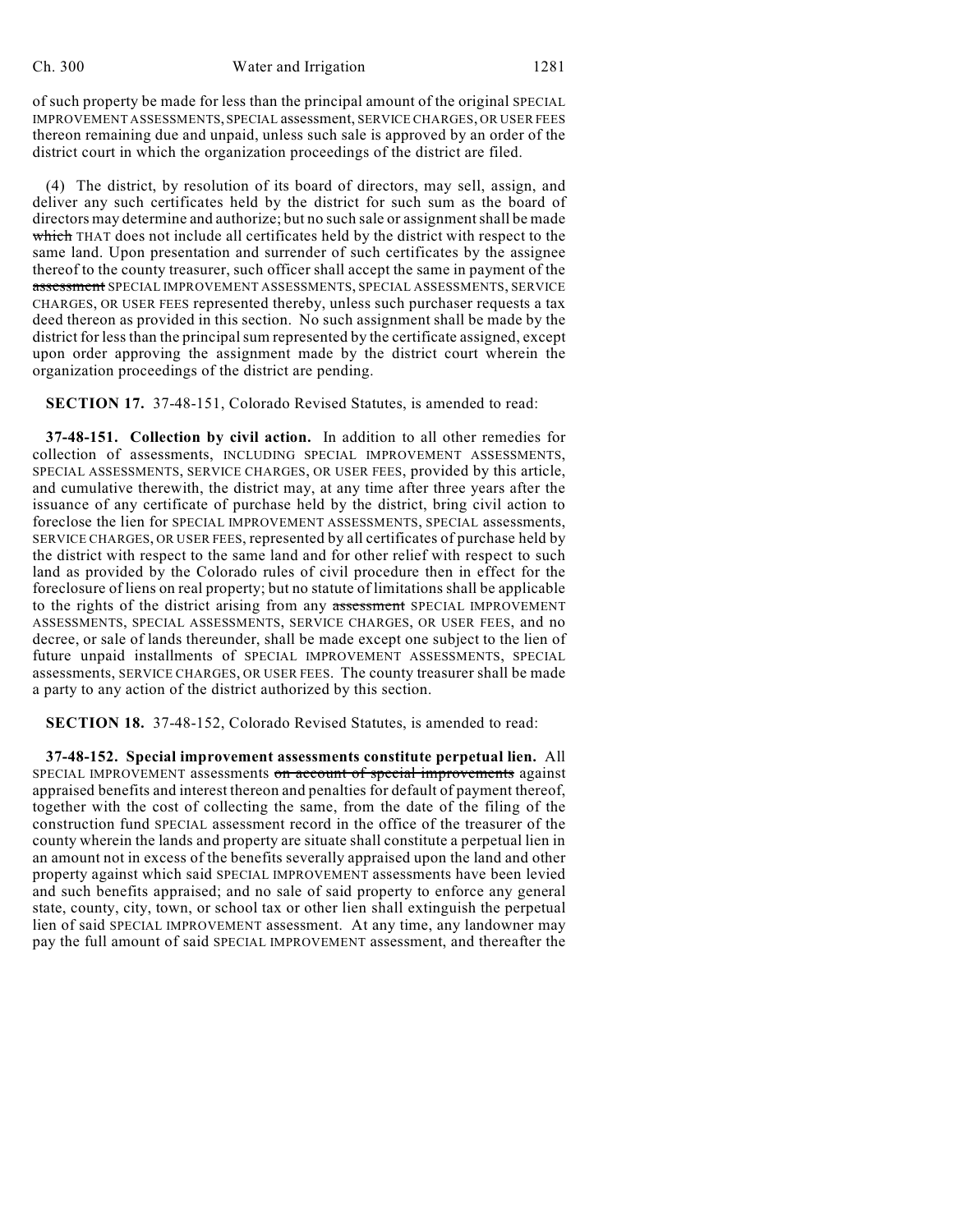property of any such landowner shall be clear and free from said lien and shall not be subject to SPECIAL IMPROVEMENT assessment for and on account of benefits appraised against any other land or default in the payment of SPECIAL IMPROVEMENT assessments made against any other land.

**SECTION 19.** 37-48-153, Colorado Revised Statutes, is amended to read:

**37-48-153. Directors to remedy defects - special improvement assessments - special assessments.** If any SPECIAL IMPROVEMENT assessment, SPECIAL ASSESSMENT, SERVICE CHARGE, OR USER FEE made under the provisions of this article proves invalid, the board of directors shall, by subsequent or amended acts or proceedings, promptly and without delay remedy all defects or irregularities, as the case may require, by making and providing for the collection of new SPECIAL IMPROVEMENT assessments, SPECIAL ASSESSMENTS, SERVICE CHARGES, OR USER FEES, or otherwise.

**SECTION 20.** 37-48-154, Colorado Revised Statutes, is amended to read:

**37-48-154. Records of assessments, service charges, or user fees as evidence.** The record of SPECIAL IMPROVEMENT ASSESSMENTS, SPECIAL assessments, SERVICE CHARGES, OR USER FEES contained in the respective assessment records of the district shall be prima facie evidence in all courts of all matters therein contained.

**SECTION 21.** 37-48-155, Colorado Revised Statutes, is amended to read:

**37-48-155. Defects in notice perfected.** Whenever notice is provided for in this article, if the court finds that due notice was not given, jurisdiction shall not thereby be lost or the proceedings abated or held void, but the court shall continue the hearing until such time as proper notice may be given and shall thereupon proceed as though proper notice had been given in the first instance. If any appraisement APPRAISAL, SPECIAL IMPROVEMENT ASSESSMENT, SPECIAL assessment, levy, SERVICE CHARGE, OR USER FEE or other proceeding relating to said district is held defective, then the board of directors may file a motion in the cause in which said district was organized to perfect any such defect, and the court shall set a time for hearing thereon. If the original notice as a whole is held to be sufficient but faulty only with reference to publication as to certain particular lands or as to service as to certain persons, publication of the defective notice may be ordered as to the particular lands, or service may be made on the persons not properly served, and said notice is thereby corrected without invalidating the original notice as to other lands or persons.

**SECTION 22.** 37-48-156, Colorado Revised Statutes, is amended to read:

**37-48-156. Contracts of subdistricts.** (1) When the petition for the organization of a subdistrict and the decree for such organization so provide OFFICIAL PLAN SO PROVIDES, it shall be lawful for any subdistrict to make contracts as follows:

(a) A water users' association, PUBLIC ENTITY, NONPROFIT CORPORATION, NOT-FOR-PROFIT CORPORATION, CARRIER DITCH COMPANY, MUTUAL DITCH OR RESERVOIR COMPANY, UNINCORPORATED DITCH OR RESERVOIR COMPANY, OR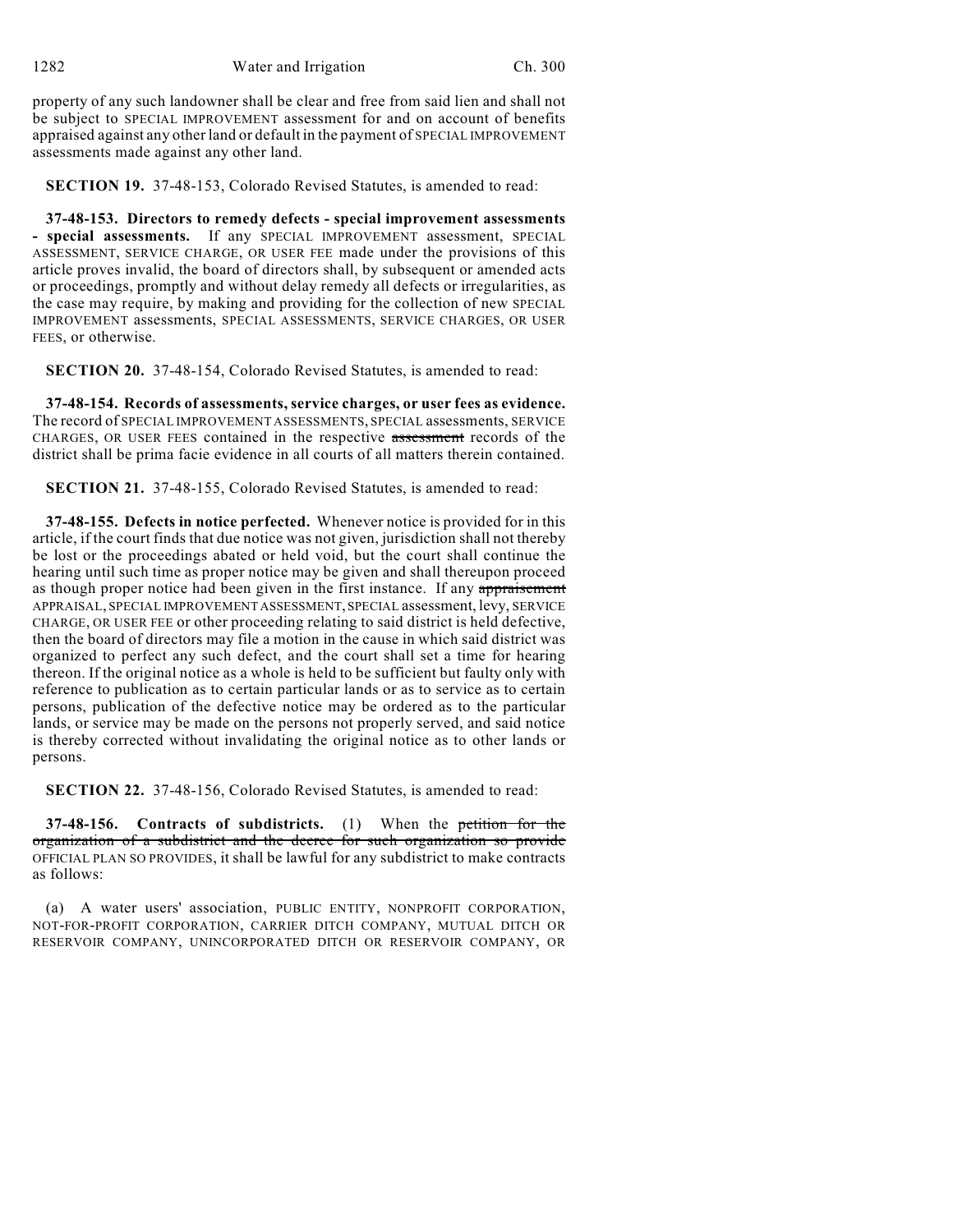COOPERATIVE ASSOCIATION may bind itself to levy an annual assessment for the use of water and to secure same THE ASSESSMENT by liens on land and water rights or in such OTHER manner as may be provided by law.

(b) Any person or corporation landowner may create a mortgage lien upon lands or give other security satisfactory to the board or any other contracting agency, and all such contracts shall provide for forfeiture of the use of water for nonpayment of assessments or installments in the same manner and procedure as provided by statute for forfeiture of stock in a mutual ditch OR RESERVOIR company.

**SECTION 23.** 37-48-157 (2), Colorado Revised Statutes, is amended to read:

**37-48-157. Issuance of general obligation bonds - revenue bonds.** (2) (a) The subdistrict, in its own name, may issue revenue bonds to finance, in whole or in part, the construction of works, reservoirs, or other improvements PROVIDED FOR IN THE OFFICIAL PLAN for the beneficial use of water for the purposes for which it has been or may be appropriated, whether or not the interest on such bonds may be subject to taxation. Such revenue bonds shall be issued in such denominations and with such maximum net effective interest rate as may be fixed by the board of directors of the district and shall bear interest such that the net effective interest rate of the bonds does not exceed the maximum net effective interest rate authorized. The bonds may be sold in one or more series at par, or below or above par, at public or private sale, in such manner and for such price as the district, in its discretion, shall determine. As an incidental expense of the issuance, the subdistrict, in its discretion, may employ financial and legal consultants in regard to the financing of the official plan. The subdistrict may exchange all or a part of its bonds for all or an equivalent part of property or services included in the official plan for which the bonds are issued, the exchange to be preceded by determination of the fair value of the property or services exchanged for the bonds. Such determination shall be by resolution of the board of directors and shall be conclusive.

(b) The board of directors shall pledge only rental proceeds, service charges, USER FEES, and other income, or any combination thereof, from such works, PLANS OF WATER MANAGEMENT, or other improvements of the subdistrict, and neither the district nor the subdistrict shall be otherwise obligated for the payment thereof. At the time said revenue bonds are issued, the board of directors of the district shall make and enter in the minutes of the proceeding a resolution in which THAT SETS OUT the due dates of such revenue bonds, the rates of interest thereon, the general provisions of the bonds, and a recital that the same are payable only out of THE rental proceeds, service charges, and other income, or any combination thereof THAT are set forth PLEDGED FOR PAYMENT OF THE REVENUE BONDS. In addition, the board of directors shall require the payment of rental charges, service charges, or other charges by the political subdivisions,  $or$  persons,  $w$ ho OR LAND OWNERS THAT are to use or derive benefits from the water or other services furnished by such works or improvements FINANCED BY THE REVENUE BONDS. Such charges shall be sufficient to pay operation and maintenance expenses thereof OF ANY WORKS OR IMPROVEMENTS OR ANY WATER MANAGEMENT PLAN FINANCED BY THE REVENUE BONDS, to meet said REVENUE bond payments, and to accumulate and maintain reserve and replacement accounts pertaining thereto as set forth in such resolution. Such resolution shall be irrepealable during the time that any of the revenue bonds are outstanding and unpaid. The revenue bonds shall be signed "Water Users'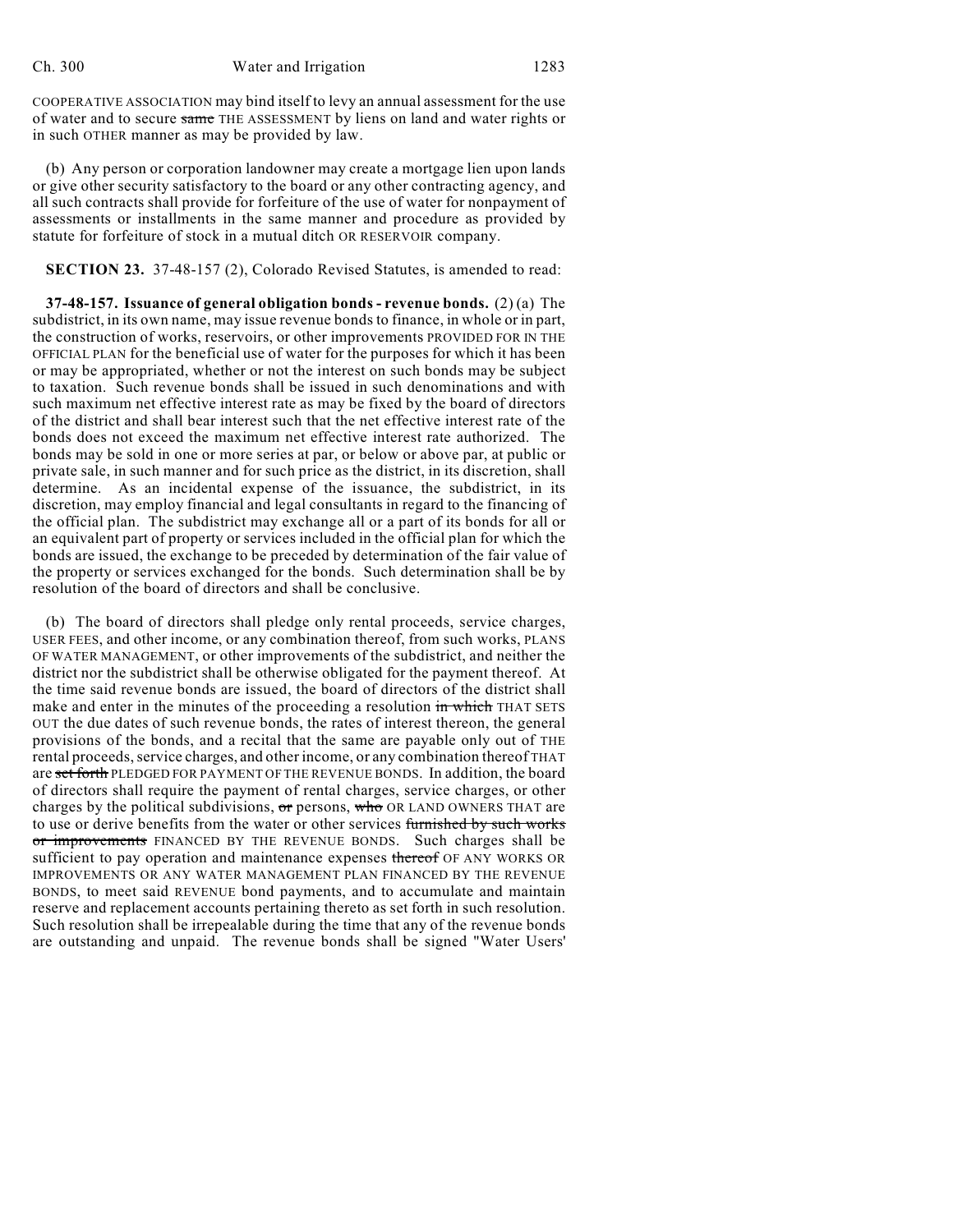Association No. .... in the Rio Grande Water Conservation District, By ............, President. Attest ..........., Secretary" or "Special Improvement District No. .... in the Rio Grande Water Conservation District, By ........., President. Attest ............, Secretary", and they shall be countersigned by the treasurer.

**SECTION 24.** 37-48-158, Colorado Revised Statutes, is amended to read:

**37-48-158. Board to certify tax assessments.** To maintain, operate, and preserve ditches, canals, reservoirs, or other improvements made pursuant to this article and to strengthen, repair, and restore the same, when needed, FOR OPERATION OF ANY PLAN OF WATER MANAGEMENT, and for the purpose of defraying any incidental expenses of the subdistrict, the board of directors may, at the time of certification of the general district mill levy to the boards of county commissioners of the counties in which the district is located, certify also, to the boards of county commissioners of the counties in which said subdistrict or any part thereof is located, an additional assessment upon the taxable property within the subdistrict, not to exceed five mills for every dollar of valuation for assessment within said subdistrict, for the purpose of raising funds to be used for the maintenance and operation of the subdistrict's official plan. If there is a board of managers for the subdistrict, the amount of money needed to be raised by such assessment shall be certified by the board of managers to the district board of directors in time for inclusion of the same AMOUNT in the district budget for the succeeding calendar year. ASSESSMENTS so certified shall be levied by the boards of county commissioners of the counties in which said subdistrict is situate on the property of said subdistrict in their respective counties, to be collected by the county treasurers of the several counties and delivered to the treasurer of the district in like manner and with like effect as is provided for the collection and return of other assessments under this article. The whole assessment shall be due and payable as and when taxes for county purposes levied in the same year are due and payable. The said maintenance assessments shall be in addition to any assessments which have SPECIAL IMPROVEMENT ASSESSMENT OR SPECIAL ASSESSMENT THAT HAS been levied against benefits appraised for and on account of construction.

**SECTION 25.** 37-48-176 (1), Colorado Revised Statutes, is amended to read:

**37-48-176. Definition of elector.** (1) An "elector", "elector of the district", or "elector of the subdistrict", or any term of similar import, means a person:

(a) Who, at the time of the election, is qualified to vote in general elections in this state; and

(b) Who EITHER:

(I) Is a resident of the district or subdistrict proposing to incur an indebtedness at the time of the election; OR

(II) OWNS REAL PROPERTY WITHIN THE DISTRICT OR SUBDISTRICT THAT IS SUBJECT TO SPECIAL IMPROVEMENT ASSESSMENTS, SPECIAL ASSESSMENTS, OR SERVICE CHARGES OF THE SUBDISTRICT.

**SECTION 26.** 37-48-189, Colorado Revised Statutes, is amended to read: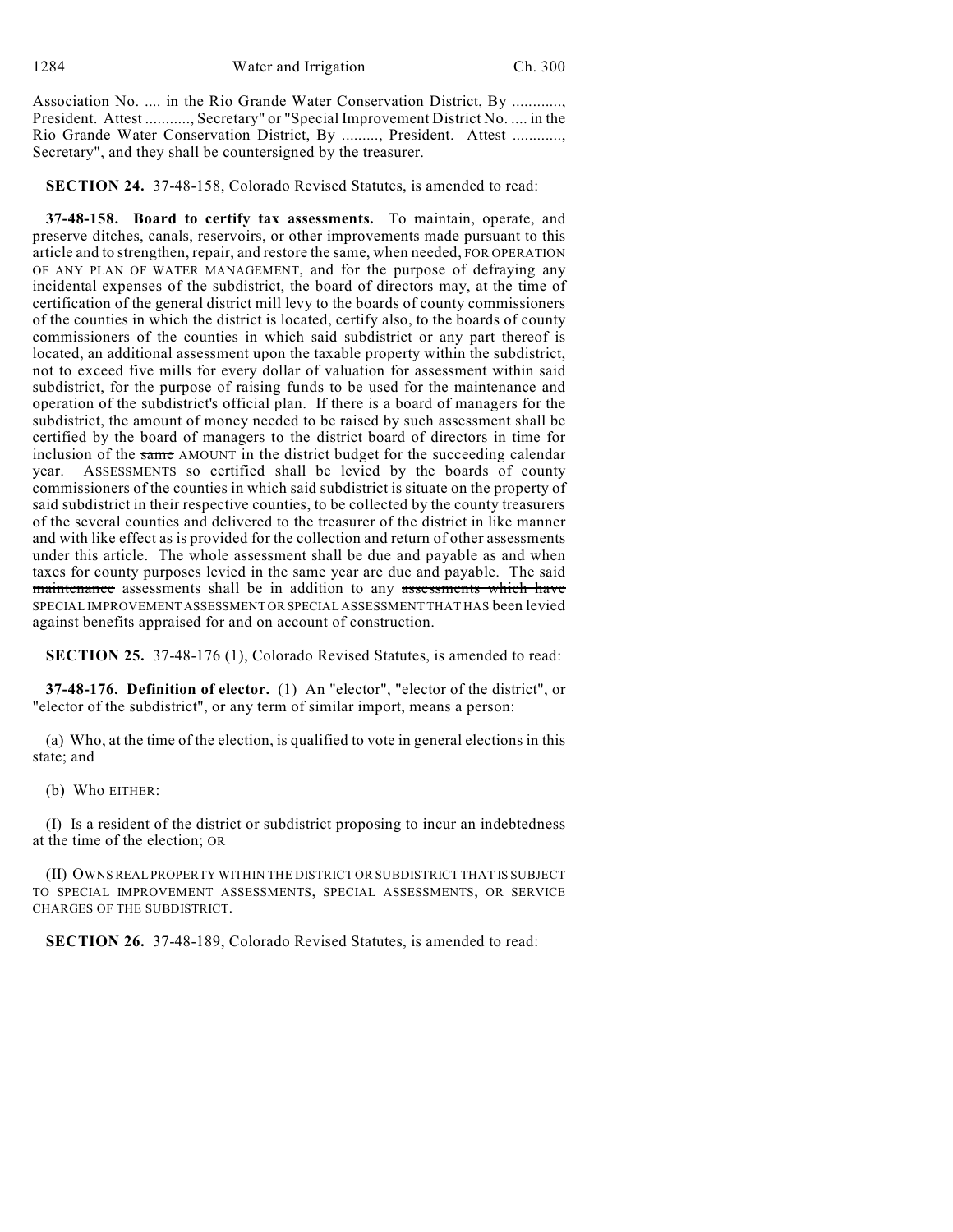**37-48-189. Rents and charges.** (1) (a) The district, any subdistrict, and any political subdivision of the state of Colorado contracting with the district or subdistrict and fixing and collecting annual rentals, service charges, USER FEES, and other charges, or any combination thereof, are, in supplementation of the powers provided in this article, authorized to fix and collect rents, rates, fees, tolls, and other charges, in this article sometimes referred to as "service charges", for direct or indirect connection with, or the use or services of, a water system, electrical system, joint system, or other facilities, OR A PLAN OF WATER MANAGEMENT, including, without limitation, connection charges, minimum charges, WATER USE FEES, and charges for the availability of service.

(b) Such service charges may be charged to and collected in advance or otherwise by a district OR SUBDISTRICT from any political subdivision, or person, OR OWNER OR OCCUPANT OF REAL PROPERTY THAT IS DIRECTLY OR INDIRECTLY CONNECTED WITH, OR SERVED OR BENEFITTED BY, ANY SUCH FACILITIES OR PLAN OF WATER MANAGEMENT, and by any political subdivision from any person contracting for such connection or use or services or from the owner or occupant, or any combination thereof, of any real property which THAT directly or indirectly is or has been or will be connected with OR SERVED OR BENEFITTED BY any such facilities OR PLAN OF WATER MANAGEMENT, and the political subdivision or owner or occupant of any such real property shall be liable for and shall pay such service charges to the district, subdistrict, or political subdivision fixing the service charges at the time when and place where such service charges are due and payable.

(c) Such service charges of the district or subdistrict may accrue from any date on which the board of directors reasonably estimates, in any resolution authorizing the issuance of any securities or other instrument pertaining thereto or in any contract with any political subdivision or person, OR IN ANY PLAN OF WATER MANAGEMENT, that any facilities or project being acquired or improved and equipped OR SERVICES OR BENEFIT OF SUCH PLAN will be available for service or use.

(2) (a) Such rents, rates, fees, tolls, and other charges, being in the nature of use or service charges, shall, as nearly as the district, subdistrict, or political subdivision fixing the service charges shall deem practicable and equitable, be reasonable, and such service chargesshall be uniform throughout the district, subdistrict, or political subdivision for the same type, class, and amount of use or service of the facilities OR PLAN OF WATER MANAGEMENT, and may be based or computed either on:

(I) Measurements of water, flow devices, or electric meters, duly provided and maintained by the district, subdistrict, or political subdivision, or any user as approved by the district, subdistrict, or political subdivision fixing such charges; or on

(II) The DIVERSION OR consumption of water or CONSUMPTION OF electricity in or on or in connection with the political subdivision, or BY any person or OWNER OR OCCUPANT OF real property, making due allowance for commercial use of water and infiltration of ground water and discharge of surface runoff to the facilities OR PROPERTY; or on

(III) The number and kind of water or electric outlets on or in connection with the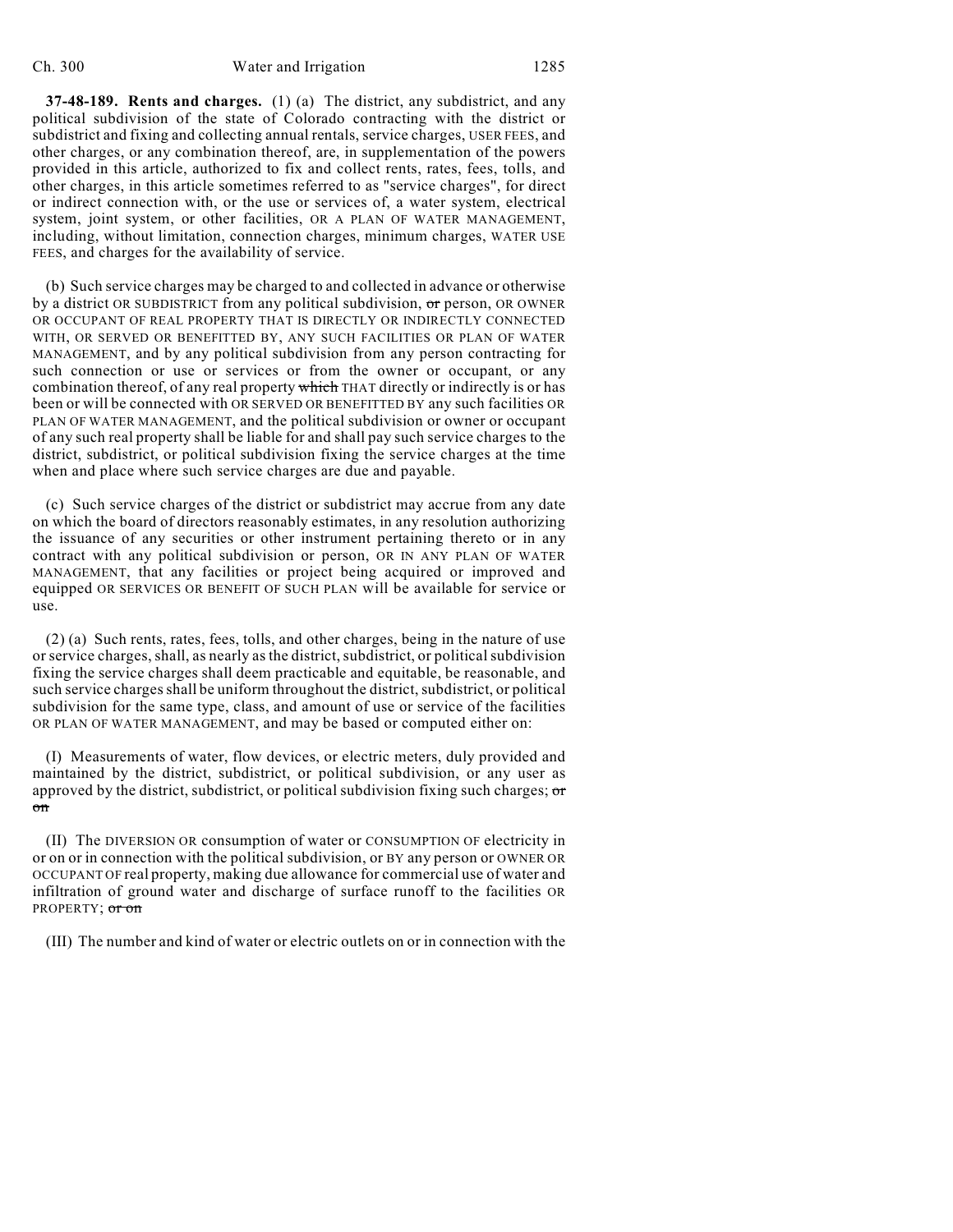political subdivision, person, or real property; or on

(IV) The water or electric fixtures or facilities in or on or in connection with the political subdivision, person, or real property; or on

(V) The number of persons residing or working in or on or otherwise connected or identified with the political subdivision, person, or real property;  $\sigma r \sigma n$ 

(VI) The capacity of the improvements in or on or connected with the political subdivision, person, or real property; or upon

(VII) The availability of service or readiness to serve by the facilities; or on

(VIII) THE AMOUNT OF SURFACE OR GROUND WATER USAGE BY OR IN CONNECTION WITH OR FOR THE BENEFIT OF THE POLITICAL SUBDIVISION, PERSON, OR OWNER OR OCCUPANT OF REAL PROPERTY;

(IX) Any other factors determining the type, class, and amount of use or service of the facilities; or on

(X) Any combination of any such factors.

(b) Reasonable penalties may be fixed for any delinquencies, including, without limitation, interest on delinquent service charges from any date due at a rate of not exceeding one percent per month or fraction thereof, reasonable attorneys' ATTORNEY fees, and other costs of collection.

(3) The district, subdistrict, or political subdivision fixing the service charges shall prescribe and, from time to time when necessary, revise a schedule of such service charges, which shall comply with the terms of any contract of the district, subdistrict, or political subdivision fixing the service charges.

(4) The general assembly has determined and declared that the obligations, arising from time to time, of the district, any subdistrict, any political subdivision, or any person to pay service charges fixed in connection with any facilities shall constitute general obligations of the district, subdistrict, political subdivision, or person charged with their payment; but, as such obligations accrue for current services and benefits from, and the use of, any such facilities OR PLAN, the obligations shall not constitute an indebtedness of the district, any subdistrict, or any political subdivision within the meaning of any constitutional, charter, or statutory limitation or any other provision restricting the incurrence of any debt.

(5) No board, agency, bureau, commission, or official, other than the board of directors or the board of managers of the district or subdistrict, respectively, or the governing body of the political subdivision fixing the service charges, has authority to fix, prescribe, levy, modify, supervise, or regulate the making of service charges or to prescribe, supervise, or regulate the performance of services pertaining to the facilities thereof, as authorized by this article; but this subsection (5) shall not be construed to be a limitation on the contracting powers of the board of directors or the board of managers of the district, respectively, or any subdistrict or the governing body of any such political subdivision.